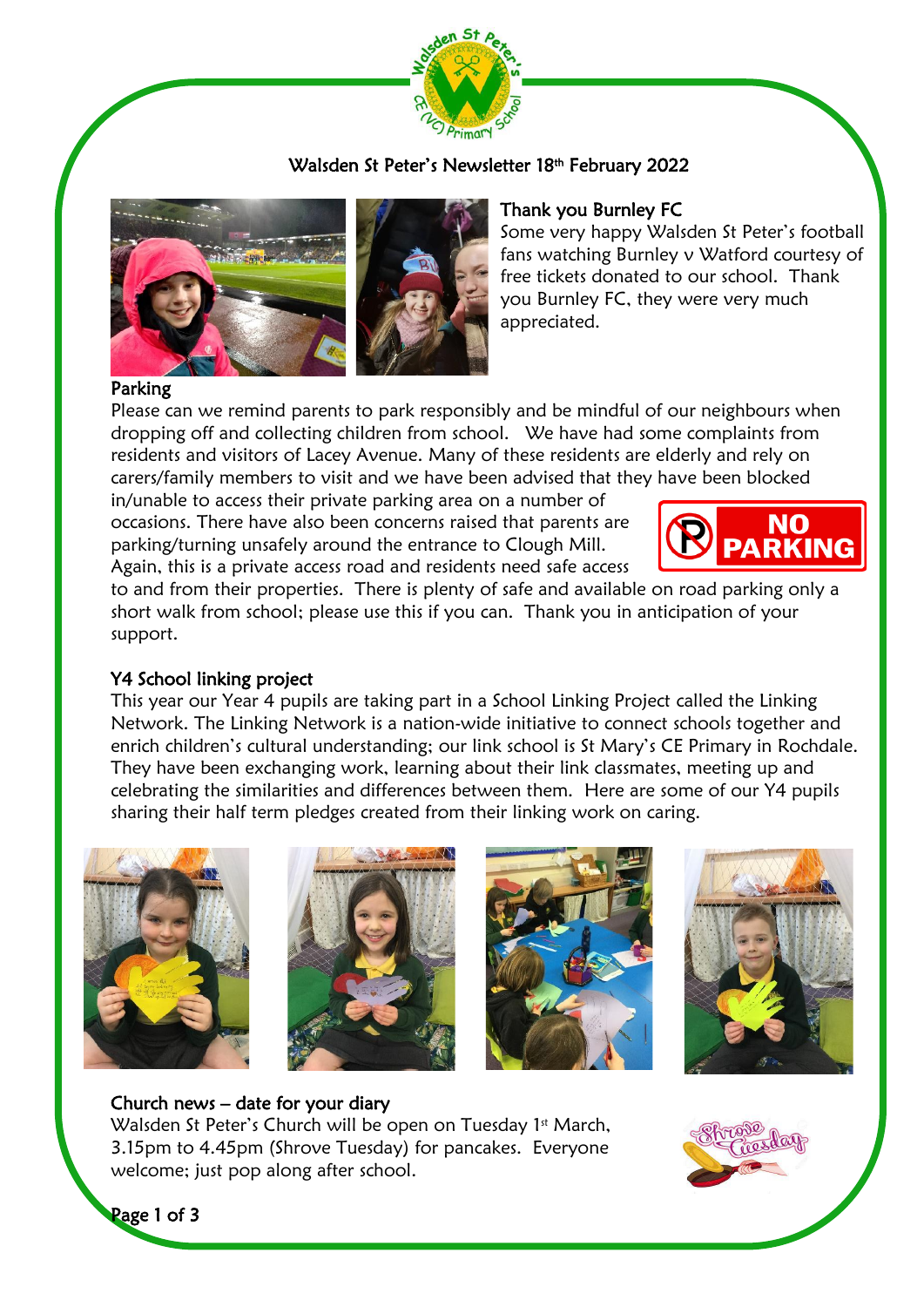



l

Dress up (no face paints/make up please) as an explorer or adventurer for the day; first Friday back after Half Term. We are looking forward to seeing who our children choose to dress up as.

# Walsden St Peter's Reading Spine and book recommendations

To ensure every child is exposed to good quality literature, we have developed our very own literature spine. These books have been chosen as recommended texts and we will try to introduce the children to as many of these books as possible throughout their time at Walsden St Peter's. The purpose of this literature spine is to ensure every child has the experience of storytelling and to help develop a love of reading in every child. This book list is also intended to help parents when choosing books for their children. It is available to view on the school website here<https://walsden.calderdale.sch.uk/curriculum/literacy/>. You will also find recommended reading lists for each class. Happy reading everyone!



## Y3 swimming lessons

Y3 pupils will start swimming lessons on Tuesday mornings at Shade pool after half term. Children will need a towel, suitable swimwear (bikinis and Bermuda type shorts are not allowed) and a bag to carry

it all in. Long hair must be tied back and earrings should be removed. Children can bring goggles if they wish; please ensure they are clearly named. The first lesson will be on Tuesday 8<sup>th</sup> March.

# FOW update

Sponsored read – don't forget about our sponsored read starting tomorrow, Saturday 19th Feb for the next 9 days. Please can your child kindly bring their reading logs and sponsor money into school the week after the holidays……Ready, Steady, Read!!!



Christmas fundraising - Thanks for all your support at our events over Christmas this year. We raised £1560.87 from the raffle, Christmas Markets and the Santa Sleigh around Walsden.

**BERKER FOW Mothers Day stall - Our Mother's Day stall** will return this year! We have missed this fundraising event as we find it so personal for the children to go shopping for their Mummy. On the return to school after February half term we will be asking children to bring into school a new, in date, unopened gift to the value of £2. Then on Wednesday 23<sup>rd</sup> March, FOWS volunteers will hold their



shopping and wrapping stall where children are asked to bring £1 to purchase a gift to be wrapped for them to take home in time for Mother's Day. Thank you in anticipation of your continued support.

> Easy Fundraising - Thanks for all your support through the app. This is the easiest way to raise money for the school without doing anything at all! Download the easy fundraising app and renew your insurance, book a holiday or even shop at your favourite online stores such as Amazon, Etsy, eBay and many more. Further details here:

[https://www.easyfundraising.org.uk/causes/walsdenstpetersps/?q=walsden&cat=cause](https://www.easyfundraising.org.uk/causes/walsdenstpetersps/?q=walsden&cat=cause-autosuggest)[autosuggest](https://www.easyfundraising.org.uk/causes/walsdenstpetersps/?q=walsden&cat=cause-autosuggest)



easyfundraising<br>feel good shopping